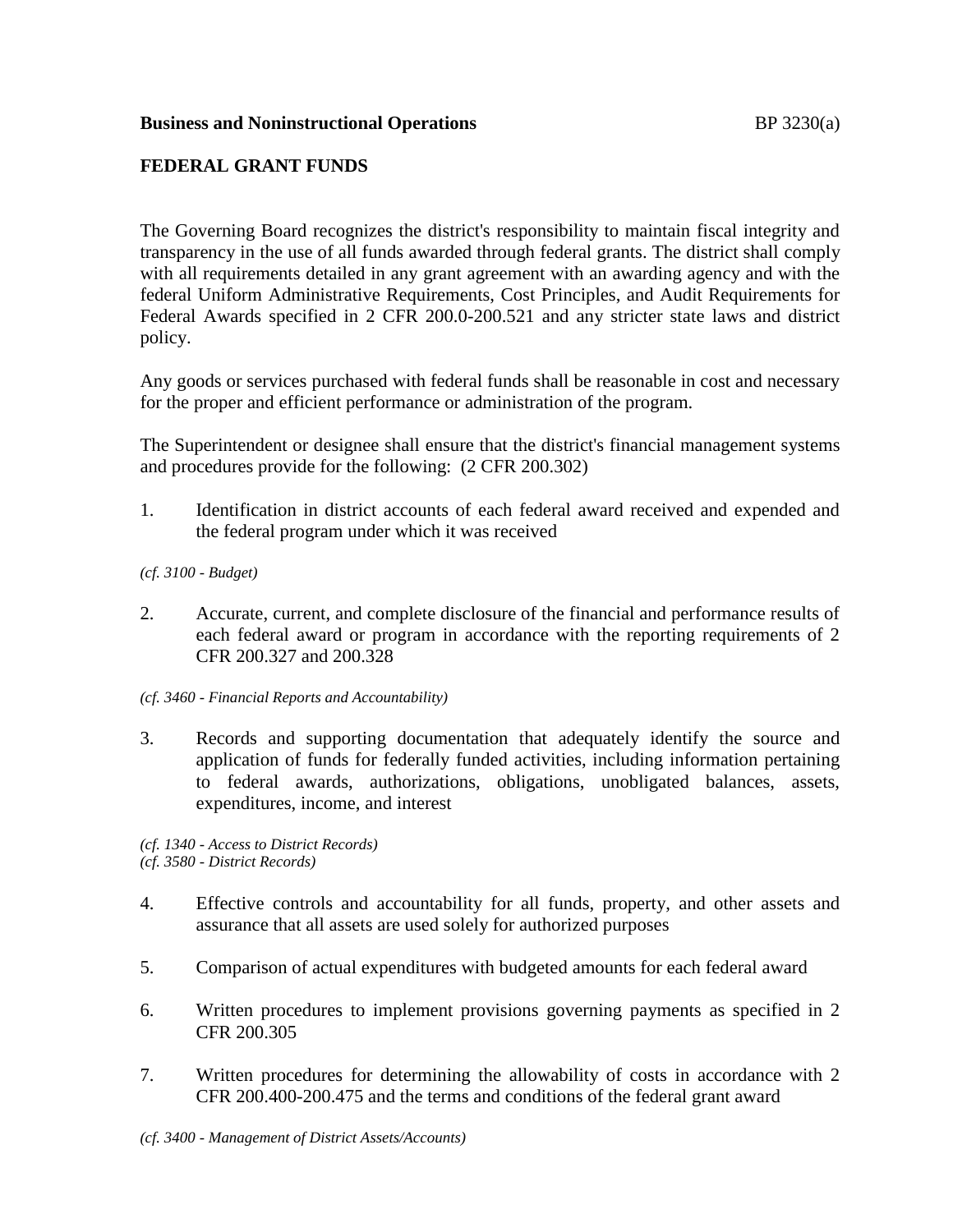The Superintendent or designee shall develop and implement appropriate internal control processes to reasonably assure that transactions are properly executed, recorded, and accounted for so that the district can prepare reliable financial statements and federal reports, maintain accountability over assets, and demonstrate compliance with federal laws, regulations, and conditions of the federal award. (2 CFR 200.61, 200.62, 200.303)

Equipment purchased with federal funds shall be properly inventoried and adequately maintained to safeguard against loss, damage, or theft of the property.

*(cf. 3270 - Sale and Disposal of Books, Equipment and Supplies) (cf. 3440 - Inventories) (cf. 3512 - Equipment)*

All staff involved in the administration or implementation of programs and activities supported by federal funds shall receive information and training on the allowable use of federal funds, purchasing procedures, and reporting processes commensurate with their duties.

*(cf. 4131 - Staff Development) (cf. 4231 - Staff Development) (cf. 4331 - Staff Development)*

The district shall submit performance reports to the awarding agency in accordance with the schedule and indicators required for that federal grant by law and the awarding agency. As required, such reports may include a comparison of actual accomplishments to the objectives of the federal award, the relationship between financial data and performance accomplishments, the reasons that established goals were not met if applicable, cost information to demonstrate cost effective practices, analysis and explanation of any cost overruns or high unit costs, and other relevant information. The final performance report shall be submitted within 90 days after the ending date of the grant. (2 CFR 200.301, 200.328)

*(cf. 0500 - Accountability) (cf. 6190 - Evaluation of the Instructional Program)*

*Legal Reference: (see next page)*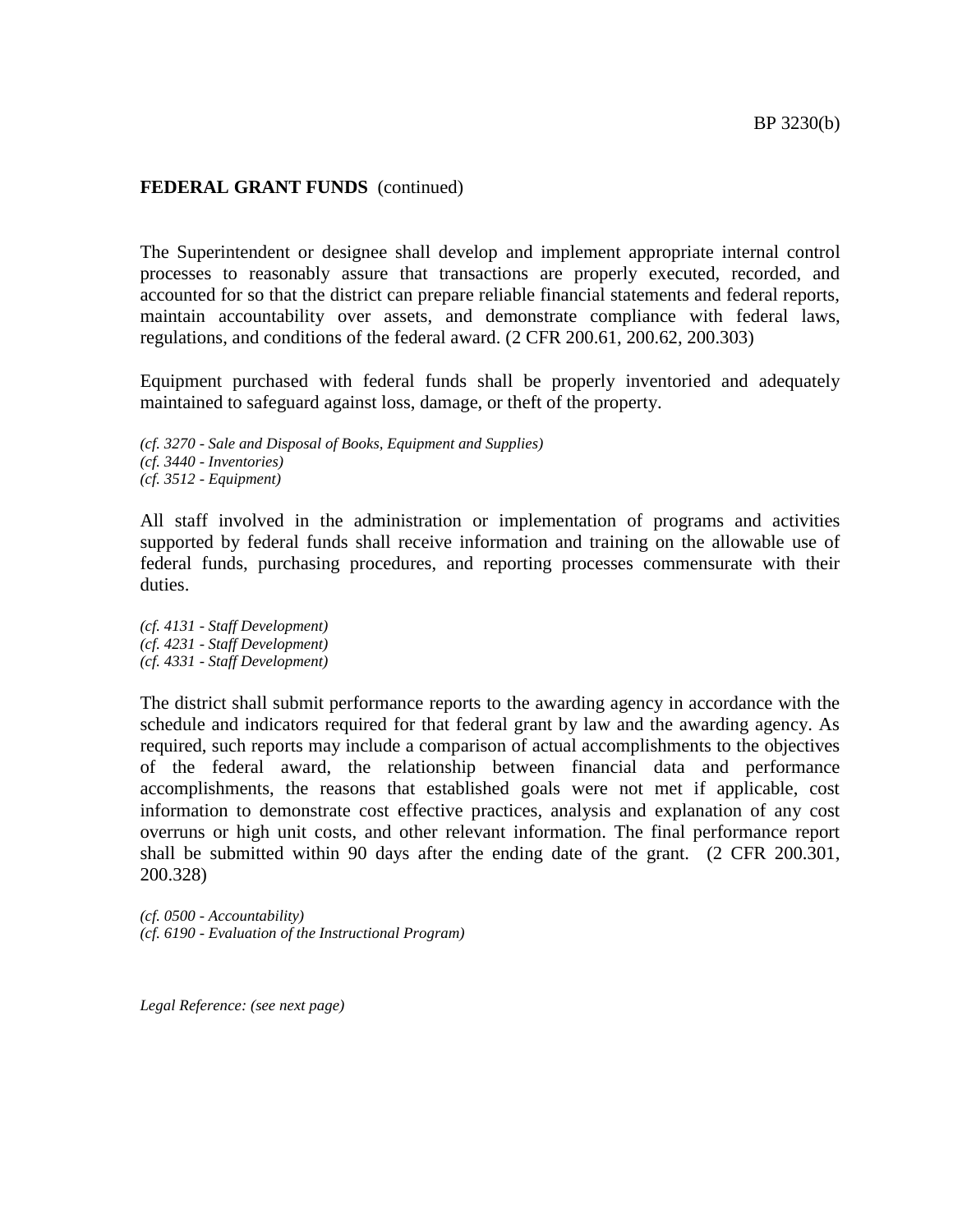*Legal Reference:*

*EDUCATION CODE 42122-42129 Budget requirements CODE OF FEDERAL REGULATIONS, TITLE 2 180.220 Amount of contract subject to suspension and debarment rules 200.0-200.521 Federal uniform grant guidance, especially: 200.1-200.99 Definitions 200.100-200.113 General provisions 200.317-200.326 Procurement standards 200.327-200.329 Monitoring and reporting 200.333-200.337 Record retention 200.400-200.475 Cost principles 200.500-200.521 Audit requirements CODE OF FEDERAL REGULATIONS, TITLE 34 76.730-76.731 Records related to federal grant programs CODE OF FEDERAL REGULATIONS, TITLE 48 2.101 Federal acquisition regulation; definitions*

*Management Resources:*

*CALIFORNIA DEPARTMENT OF EDUCATION PUBLICATIONS California Department of Education Audit Guide California School Accounting Manual EDUCATION AUDIT APPEALS PANEL PUBLICATIONS Guide for Annual Audits of K-12 Local Education Agencies and State Compliance Reporting U.S. DEPARTMENT OF EDUCATION PUBLICATIONS Questions and Answers Regarding 2 CFR Part 200, March 17, 2016 WEB SITES California Department of Education: http://www.cde.ca.gov Education Audit Appeals Panel: http://www.eaap.ca.gov Office of Management and Budget, Uniform Guidance: https://www.whitehouse.gov/omb/grants\_docs State Controller's Office: http://www.sco.ca.gov System for Award Management (SAM): www.sam.gov/portal/SAM/##11 U.S. Department of Education: http://www.ed.gov U.S. Government Accountability Office: http://www.gao.gov*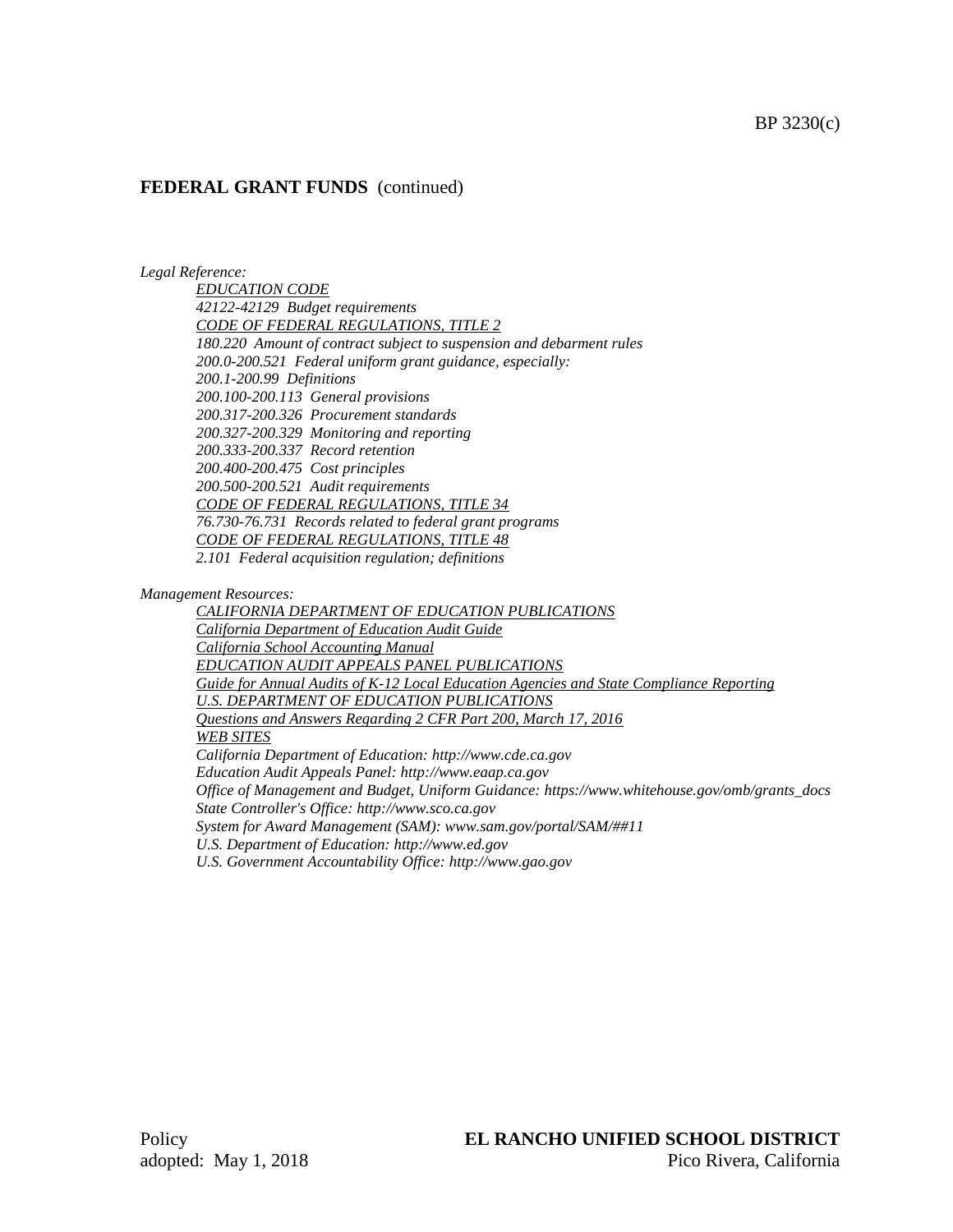## **Business and Noninstructional Operations AR 3230(a)**

## **FEDERAL GRANT FUNDS**

#### **Allowable Costs**

Prior to obligating or spending any federal grant funds, the Superintendent or designee shall determine whether a proposed purchase is an allowable expenditure of federal funds in accordance with 2 CFR 200.400-200.475 and the terms and conditions of the federal grant award. He/she shall also determine whether the expense is a direct or indirect cost as defined in 2 CFR 200.413 and 200.414 and, if the purchase will benefit other programs not included in the grant award, the appropriate share to be allocated to the federal grant.

*(cf. 3350 - Travel Expenses)*

The Superintendent or designee shall review and approve all transactions involving federal grant funds and shall ensure the proper coding of expenditures consistent with the California School Accounting Manual.

*(cf. 3300 - Expenditures and Purchases) (cf. 3314 - Payment for Goods and Services)*

#### **Period of Performance**

All obligations of federal funds shall occur on or between the beginning and ending dates of the grant project and shall be paid no later than 90 days after the end of the funding period, unless specifically authorized by the grant award to be carried over beyond the initial term of the grant. (2 CFR 200.77, 200.308, 200.309, 200.343)

#### **Procurement**

On or before July 1, 2017, or such later date as may be approved in the Uniform Guidance, the Superintendent or designee shall comply with the standards specified in 2 CFR 200.317- 200.326 and Appendix II of Part 200 when procuring goods and services needed to carry out a federal grant as well as any more restrictive state laws and district policies concerning the procurement of goods and services.

As appropriate to encourage greater economy and efficiency, the Superintendent or designee shall avoid acquisition of unnecessary or duplicative items, give consideration to consolidating or breaking out procurements, analyze lease versus purchase alternatives, consider entering into an interagency agreement for procurement of common or shared goods and services, and/or use federal excess or surplus property. (2 CFR 200.318)

The procurement of goods or services with federal funds shall be conducted in a manner that provides full and open competition in accordance with state laws and district regulations and the following requirements:

1. Any purchase of supplies or services that does not exceed the "micro-purchase" threshold specified in 48 CFR 2.101 may be awarded without soliciting competitive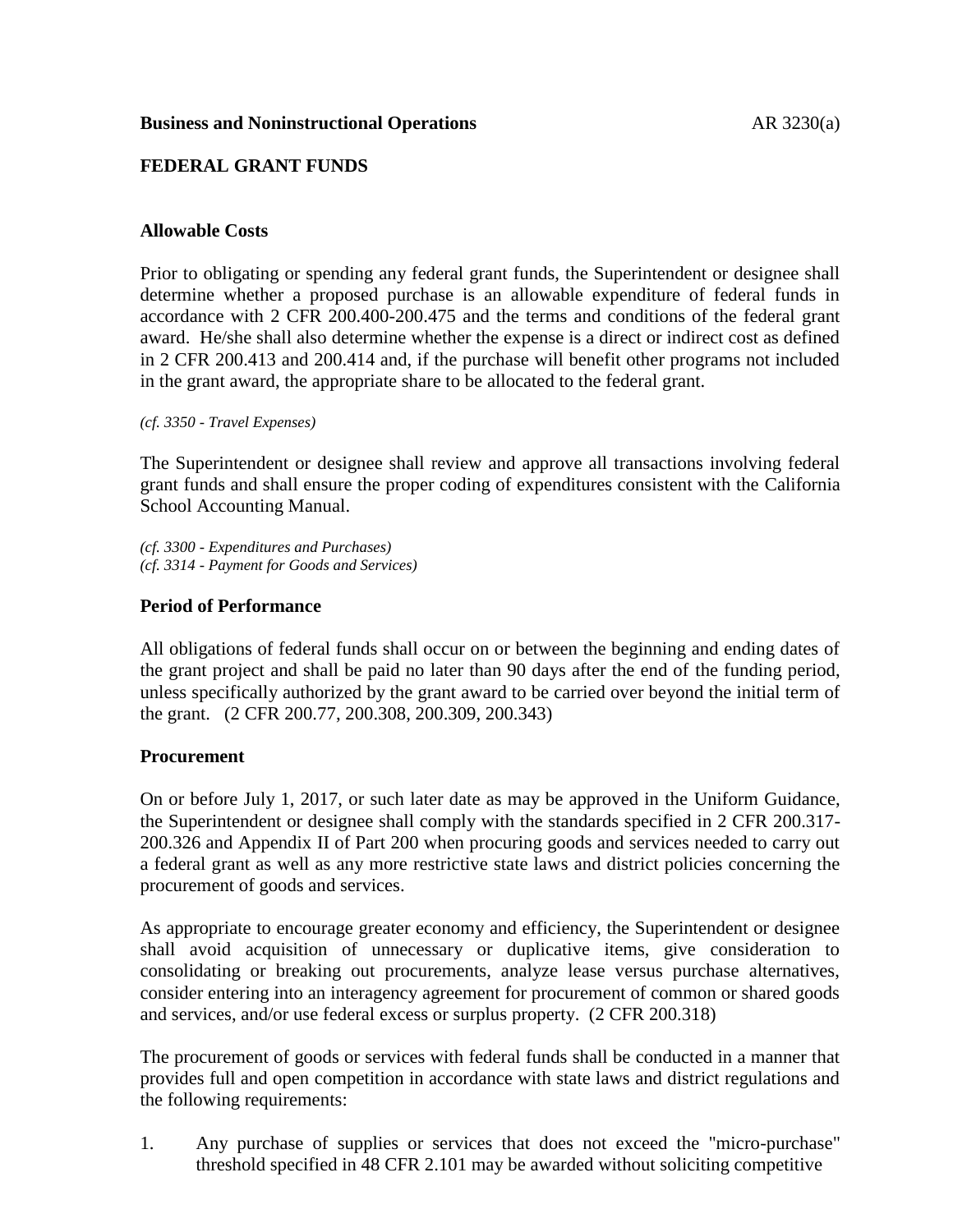quotes, provided that the district considers the price to be reasonable and maintains written evidence of this reasonableness in the record of all micro-purchases. (2 CFR 200.67, 200.320)

- 2. For any purchase that exceeds the micro-purchase threshold but is less than the bid limit required by Public Contract Code 20111, the Superintendent or designee shall utilize "small-purchase" procedures that include obtaining price or rate quotes from an adequate number of qualified sources. (2 CFR 200.320)
- 3. Contracts for goods or services over the bid limits required by Public Contract Code 20111 shall be awarded pursuant to California law and AR 3311 - Bids, unless exempt from bidding under the law.
- *(cf. 3311 - Bids)*
- 4. If a purchase is exempt from bidding and the district's solicitation is by a request for proposals, the award may be made by either a fixed-price or cost-reimbursement type contract awarded to the entity whose proposal is most advantageous to the program, with price and other factors considered. (2 CFR 200.320)
- *(cf. 3312 - Contracts)*
- 5. Procurement by noncompetitive proposals (sole sourcing) may be used only when the item is available from a single source, the need or emergency will not permit a delay resulting from competitive solicitation, the awarding agency expressly authorizes sole sourcing in response to the district's request, and/or competition is determined inadequate after solicitation of a number of sources. (2 CFR 200.320)
- 6. Time and materials type contracts may be used only after a determination that no other contract is suitable and if the contract includes a ceiling price that the contractor exceeds at its own risk. *Time and materials type contract* means a contract whose cost is the sum of the actual cost of materials and direct labor hours charged at fixed hourly rates that reflect wages, general administrative expenses, and profit. (200.328)

For any purchase of \$25,000 or more, the Superintendent or designee shall verify that any vendor which is used to procure goods or services is not excluded or disqualified by the federal government. (2 CFR 180.220, 200.213)

All solicitations shall incorporate a clear and accurate description of the technical requirements for the material, product, or service to be procured. Such description shall not, in competitive procurements, contain features which unduly restrict competition. The description shall avoid detailed product specifications to the extent possible, but may include a statement of the qualitative nature of the material, product, or service to be procured and,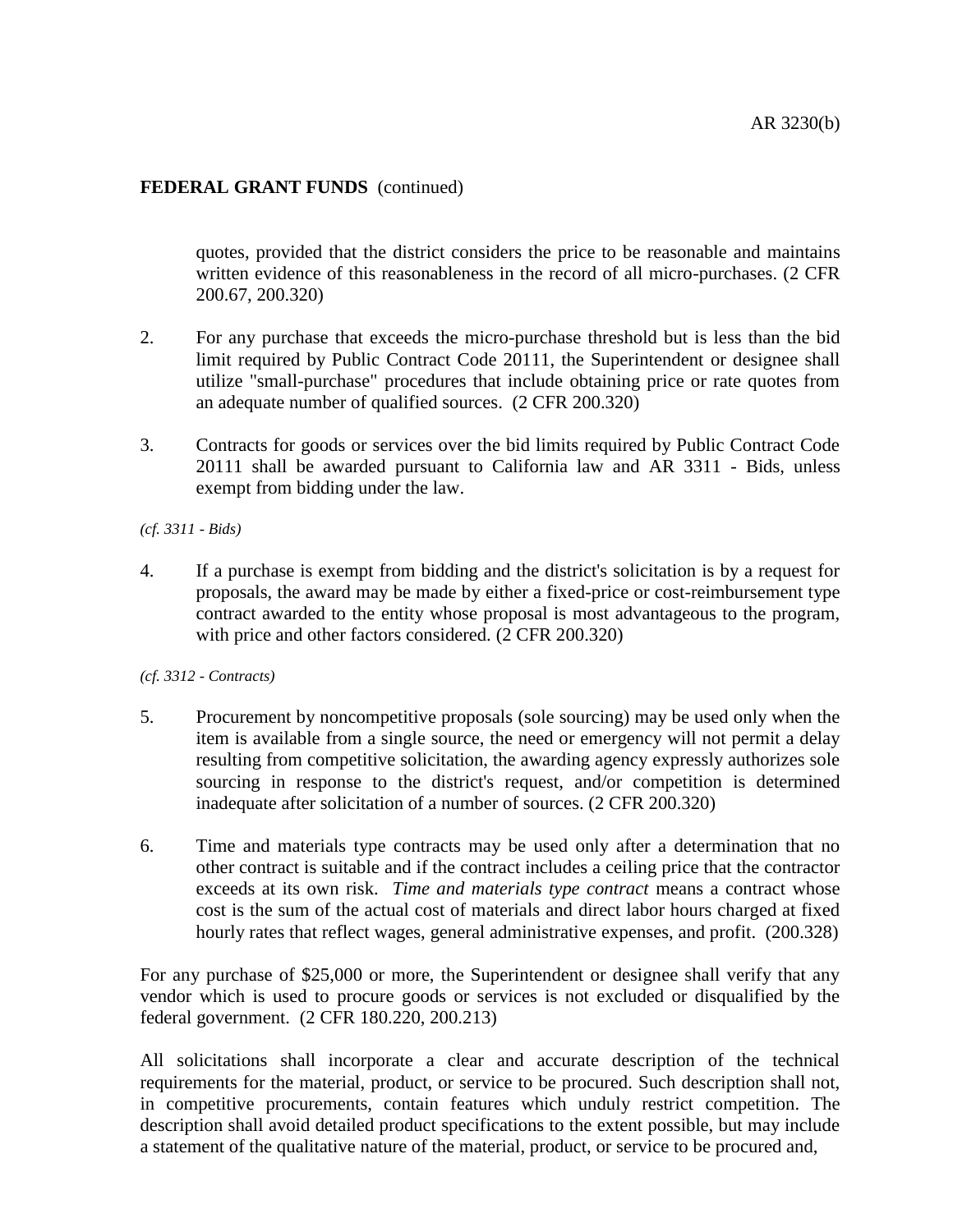when necessary, shall set forth those minimum essential characteristics and standards to which it must conform if it is to satisfy its intended use. When it is impractical or not economical to make a clear and accurate description of the technical requirements, a brand name or equivalent description may be used to define the performance or other salient requirements of procurement, clearly stating the specific features of the named brand which must be met by offers. In addition, every solicitation shall identify all requirements which the offer must fulfill and any other factors to be used in evaluating bids or proposals. (2 CFR 200.319)

The Superintendent or designee shall maintain sufficient records to document the procurement, including, but not limited to, the rationale for the method of procurement, selection of the contract type, contractor selection or rejection, and the basis for the contract price. (2 CFR 200.318)

The Superintendent or designee shall ensure that all contracts for purchases using federal grant funds contain the applicable contract provisions described in Appendix II to Part 200 - Contract Provisions for Non-Federal Entity Contracts Under Federal Awards. (2 CFR 200.326)

## **Capital Expenditures**

The Superintendent or designee shall obtain prior written approval from the awarding agency before using federal funds to make capital expenditures, including the acquisition of land, facilities, equipment, and intellectual property and expenditures to make additions, improvements, modifications, replacements, rearrangements, reinstallations, renovations, or alterations to capital assets that materially increase their value or useful life. (2 CFR 200.12, 200.13, 200.20, 200.33, 200.48, 200.58, 200.89, 200.313, 200.439)

## **Conflict of Interest**

No Governing Board member, district employee, or district representative shall participate in the selection, award, or administration of a contract supported by federal funds if he/she has a real or apparent conflict of interest, such as when he/she or a member of his/her immediate family, his/her partner, or an organization which employs or is about to employ any of them has a financial interest in or a tangible personal benefit from a firm considered for a contract. Such persons are prohibited from soliciting or accepting gratuities, favors, or anything of monetary value from contractors or subcontractors unless the gift is an unsolicited item of nominal value. (2 CFR 200.318)

Employees engaged in the selection, award, and administration of contracts shall also comply with BB 9270 - Conflict of Interest.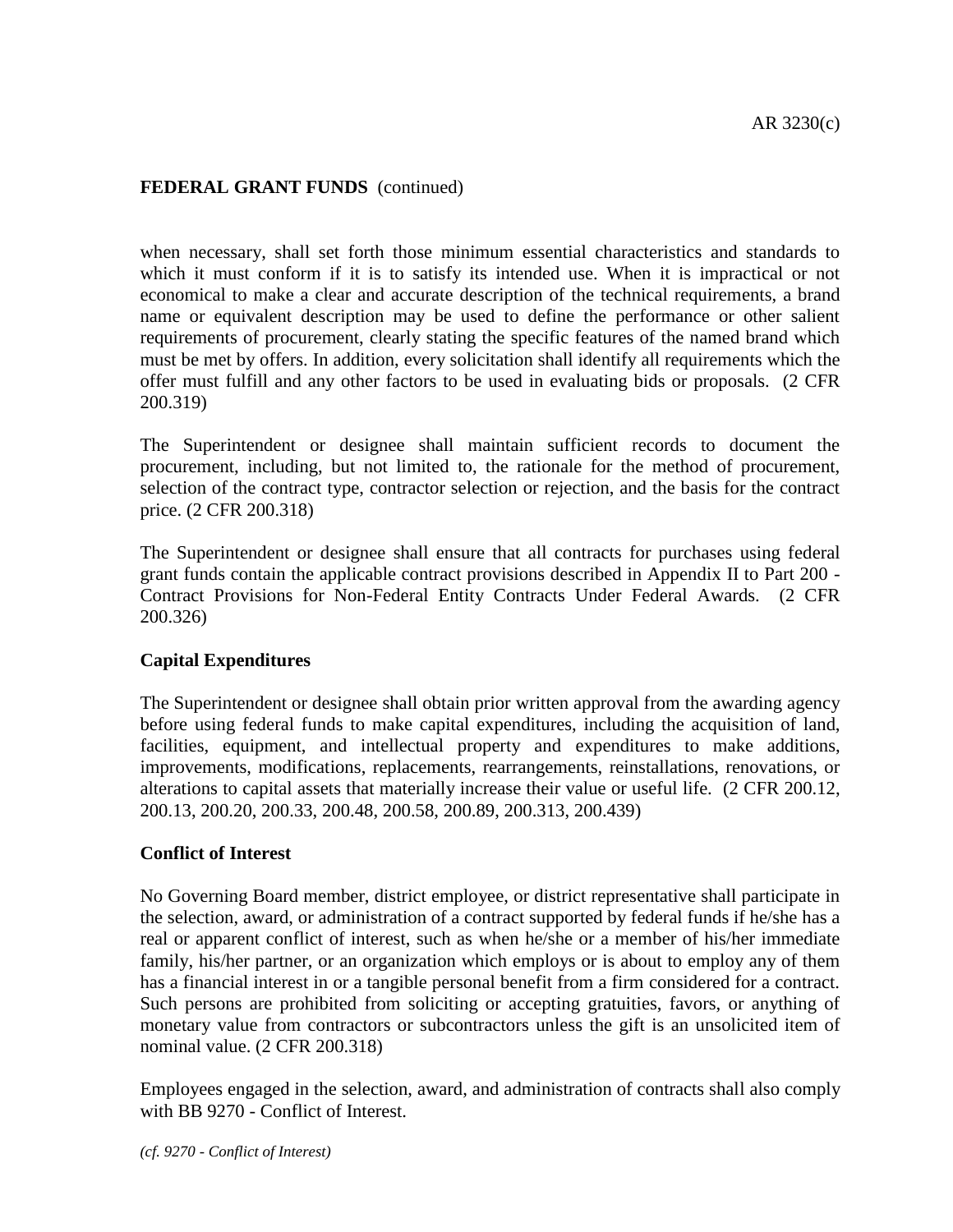## **Cash Management**

The Superintendent or designee shall ensure the district's compliance with 2 CFR 200.305 pertaining to payments and cash management, including compliance with applicable methods and procedures that minimize the time elapsing between the transfer of funds to the district and the district's disbursement of funds. (2 CFR 200.305)

When authorized by law, the district may receive advance payments of federal grant funds, limited to the minimum amounts needed and timed in accordance with the actual immediate cash requirements of the district for carrying out the purpose of the program or project. Except under specified conditions, the district shall maintain the advance payments in an interest-bearing account. The district shall remit interest earned on the advanced payment to the awarding agency on an annual basis, but may retain interest amounts specified in 2 CFR 200.305 for administrative expenses. (2 CFR 200.305)

When required by the awarding agency, the district shall instead submit a request for reimbursement of actual expenses incurred. The district may also request reimbursement as an alternative to receiving advance payments. (2 CFR 200.305)

The Superintendent or designee shall maintain source documentation supporting the expenditure of federal funds, such as invoices, time sheets, payroll stubs, or other appropriate documentation.

#### **Personnel**

All district employees who are paid in full or in part with federal funds, including employees whose salary is paid with state or local funds but is used to meet a required match or in-kind contribution to a federal program, shall document the amount of time they spend on grant activities. (2 CFR 200.430)

#### **Records**

Except as otherwise provided in 2 CFR 200.333, or where state law or district policy requires a longer retention period, financial records, supporting documents, statistical records, and all other district records related to a federal award shall be retained for a period of three years from the date of submission of the final expenditure report or, for a federal award that is renewed quarterly or annually, from the date of the submission of the quarterly or annual financial report. (2 CFR 200.333)

*(cf. 1340 - Access to District Records) (cf. 3580 - District Records)*